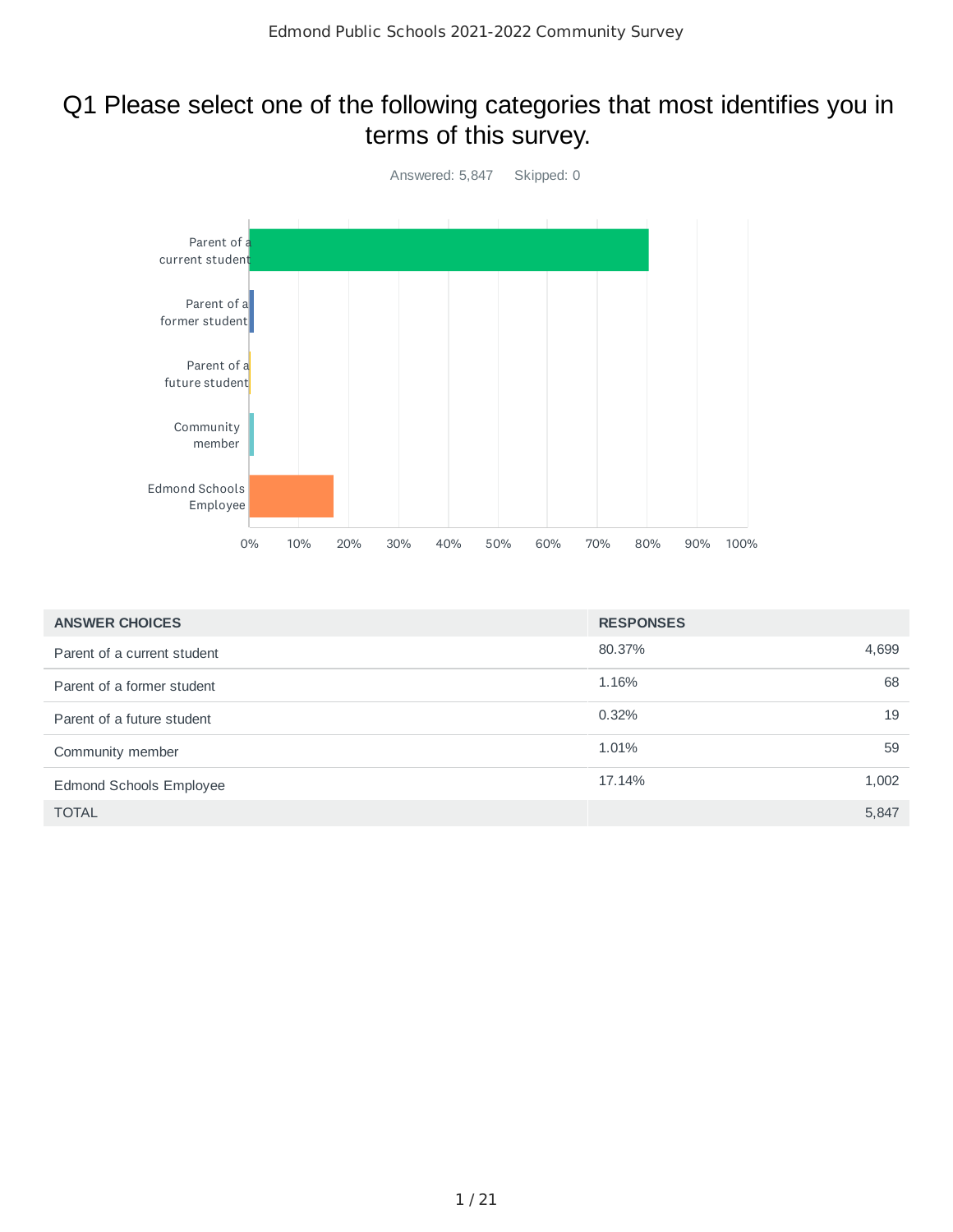### Q2 With which high school feeder pattern do you most associate yourself or your children?



| <b>ANSWER CHOICES</b> | <b>RESPONSES</b> |       |
|-----------------------|------------------|-------|
| Memorial High School  | 31.73%           | 1,855 |
| North High School     | 33.40%           | 1,953 |
| Santa Fe High School  | 28.20%           | 1,649 |
| Not applicable        | 6.67%            | 390   |
| <b>TOTAL</b>          |                  | 5,847 |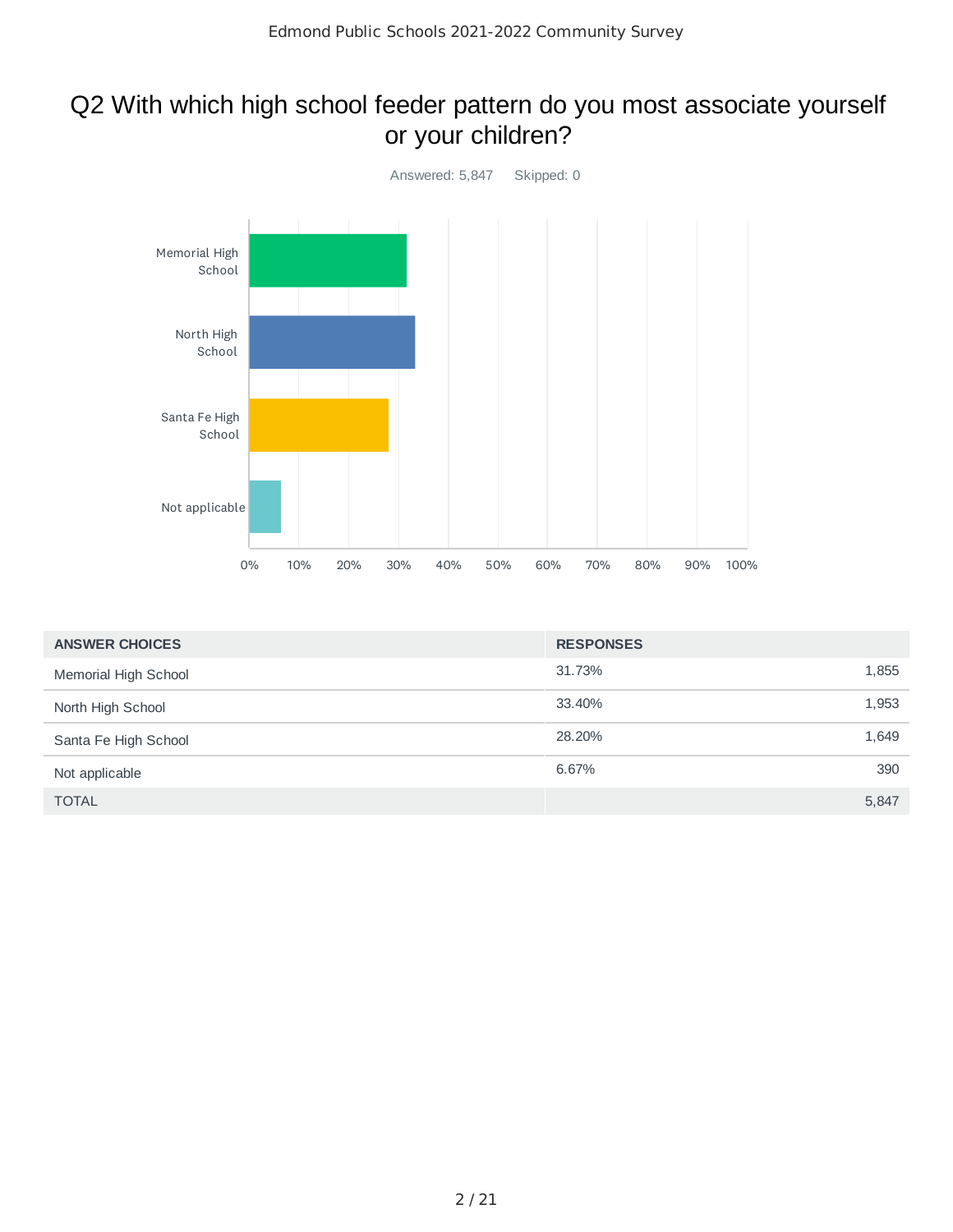### Q3 How do you receive information and stay up-to-date on school and district initiatives and decisions? (Select up to 3 responses)



| <b>ANSWER CHOICES</b>                               | <b>RESPONSES</b> |       |
|-----------------------------------------------------|------------------|-------|
| Email                                               | 94.89%           | 5,548 |
| Letters/Thursday folders                            | 21.98%           | 1,285 |
| School websites                                     | 14.45%           | 845   |
| District website                                    | 11.07%           | 647   |
| Parent portal                                       | 24.13%           | 1,411 |
| Social media                                        | 34.75%           | 2,032 |
| State and local news outlets (print and e-versions) | 7.01%            | 410   |
| MySchoolWay Push Notifications                      | 24.88%           | 1,455 |
| Total Respondents: 5,847                            |                  |       |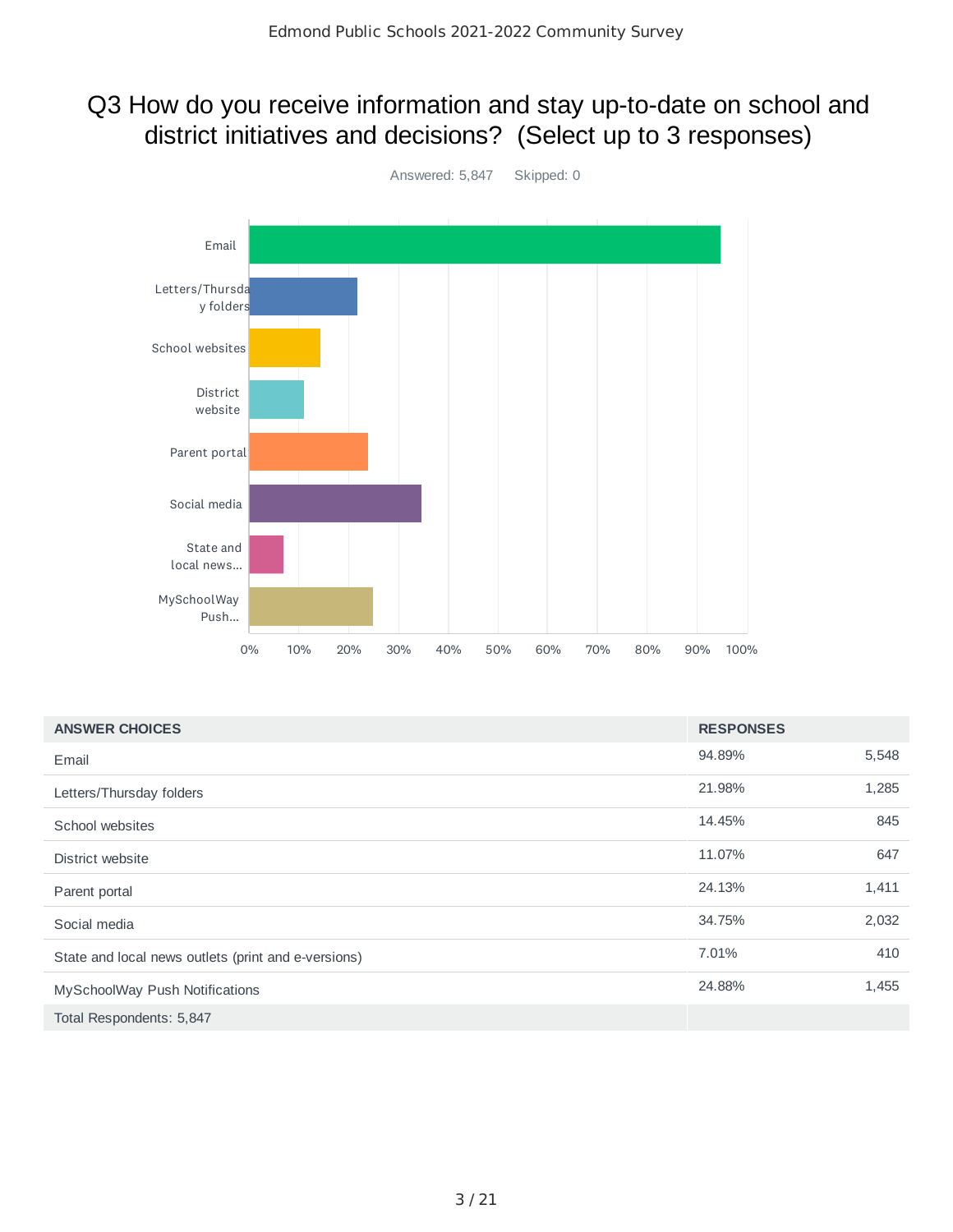### Q4 School staff is welcoming and responsive to my questions and concerns.



| <b>ANSWER CHOICES</b>     | <b>RESPONSES</b> |       |
|---------------------------|------------------|-------|
| <b>Strongly Agree</b>     | 34.98%           | 2,045 |
| Agree                     | 42.48%           | 2,484 |
| Neither Agree or Disagree | 11.84%           | 692   |
| <b>Disagree</b>           | 4.34%            | 254   |
| <b>Strongly Disagree</b>  | 1.86%            | 109   |
| Not Applicable            | 4.50%            | 263   |
| <b>TOTAL</b>              |                  | 5,847 |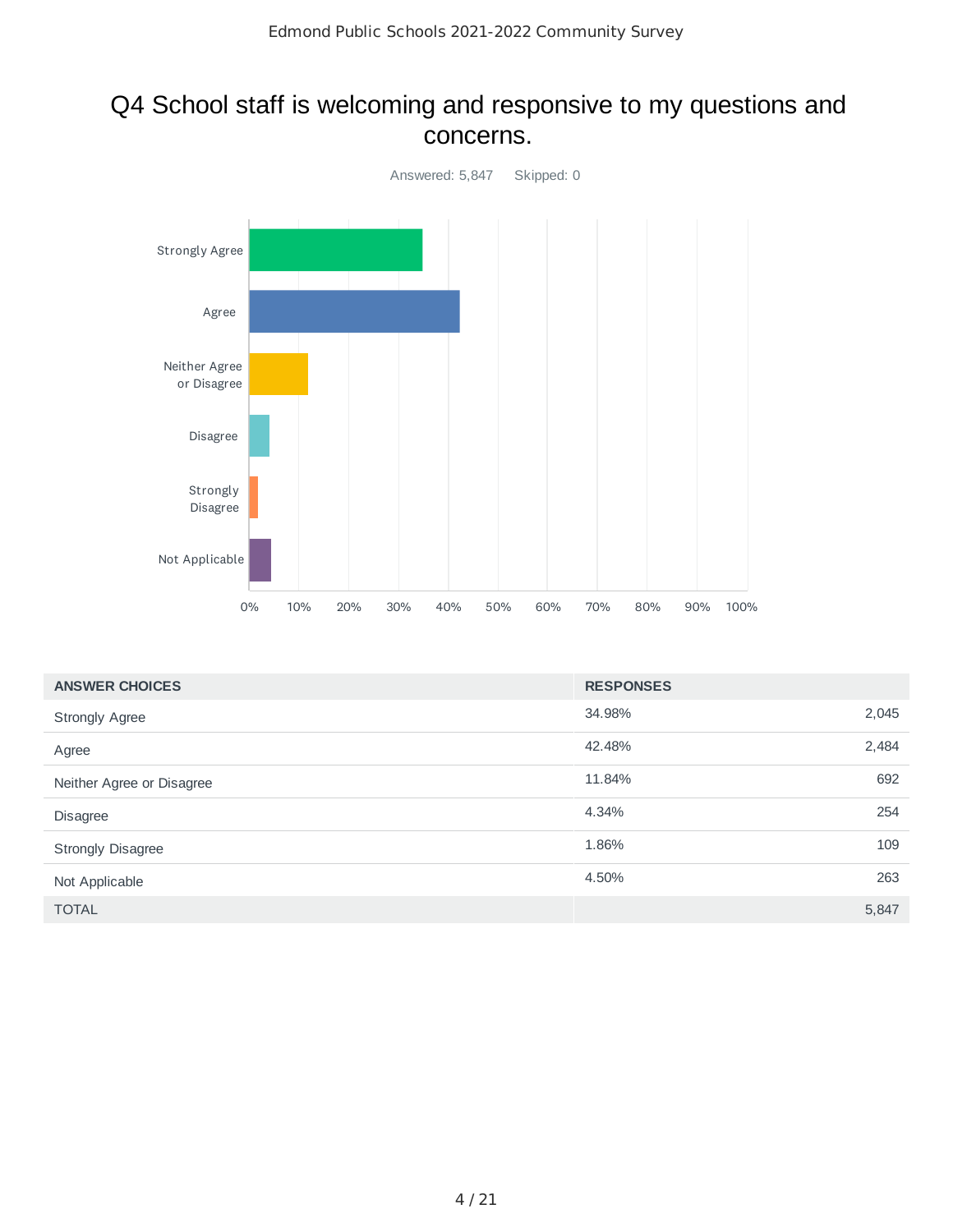

# Q5 My child feels safe at school.

| <b>ANSWER CHOICES</b>     | <b>RESPONSES</b> |       |
|---------------------------|------------------|-------|
| <b>Strongly Agree</b>     | 31.18%           | 1,823 |
| Agree                     | 42.28%           | 2,472 |
| Neither Agree or Disagree | 8.77%            | 513   |
| <b>Disagree</b>           | 5.18%            | 303   |
| <b>Strongly Disagree</b>  | 1.76%            | 103   |
| Not Applicable            | 10.83%           | 633   |
| <b>TOTAL</b>              |                  | 5,847 |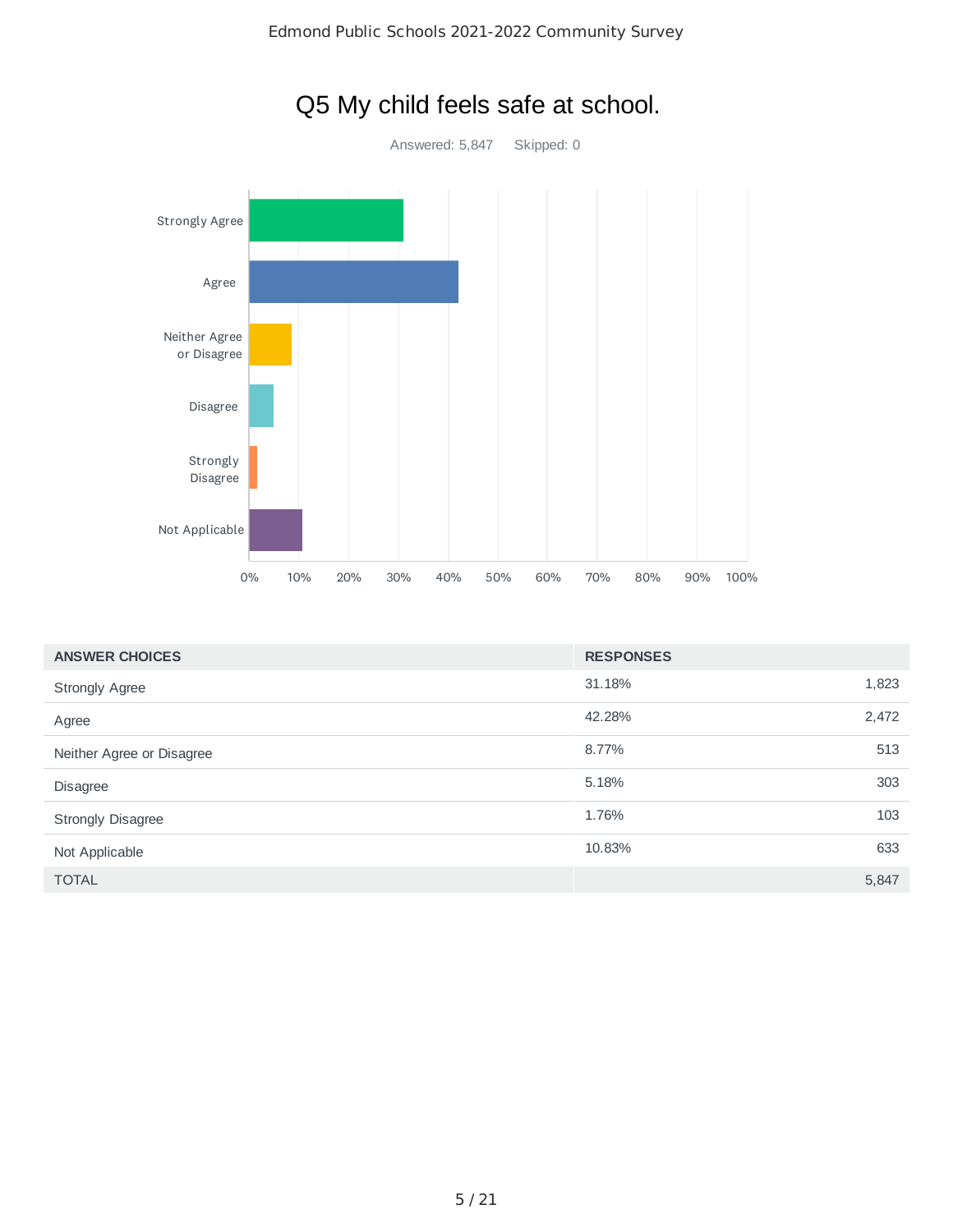## Q6 My child is valued and treated with dignity and respect at school.



| <b>ANSWER CHOICES</b>     | <b>RESPONSES</b> |       |
|---------------------------|------------------|-------|
| <b>Strongly Agree</b>     | 29.28%           | 1,712 |
| Agree                     | 43.80%           | 2,561 |
| Neither Agree or Disagree | 10.28%           | 601   |
| <b>Disagree</b>           | 4.41%            | 258   |
| Strongly Disagree         | 1.66%            | 97    |
| Not Applicable            | 10.57%           | 618   |
| <b>TOTAL</b>              |                  | 5,847 |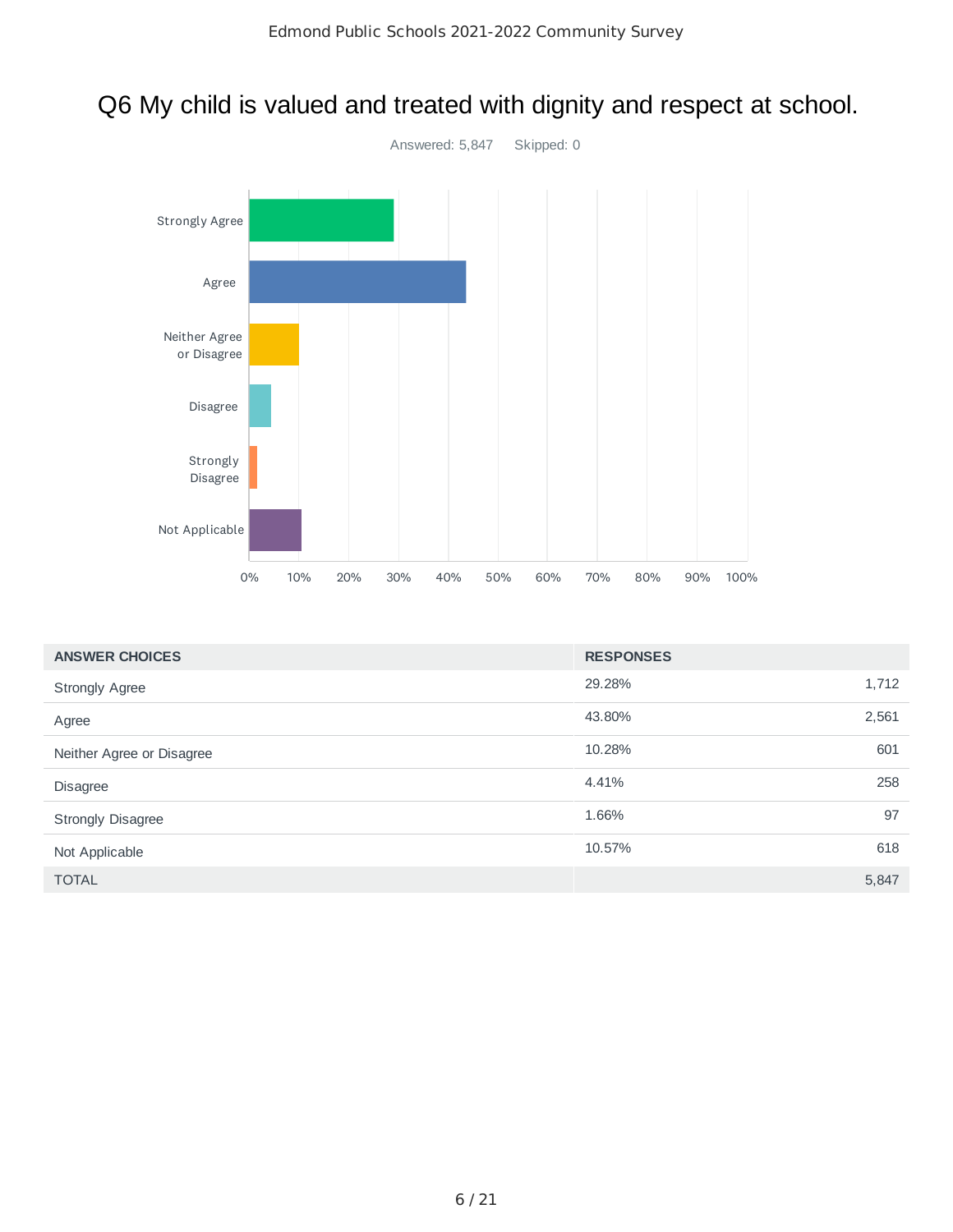### Q7 My greatest safety or security concerns in schools are: (Select up to 3 responses)



| <b>ANSWER CHOICES</b>    | <b>RESPONSES</b> |       |
|--------------------------|------------------|-------|
| Alcohol/Substance Abuse  | 34.36%           | 2,009 |
| Guns and Weapons         | 44.60%           | 2,608 |
| Tornados                 | 13.77%           | 805   |
| <b>Intruders</b>         | 32.65%           | 1,909 |
| Violence                 | 45.56%           | 2,664 |
| <b>Bullying</b>          | 76.76%           | 4,488 |
| Total Respondents: 5,847 |                  |       |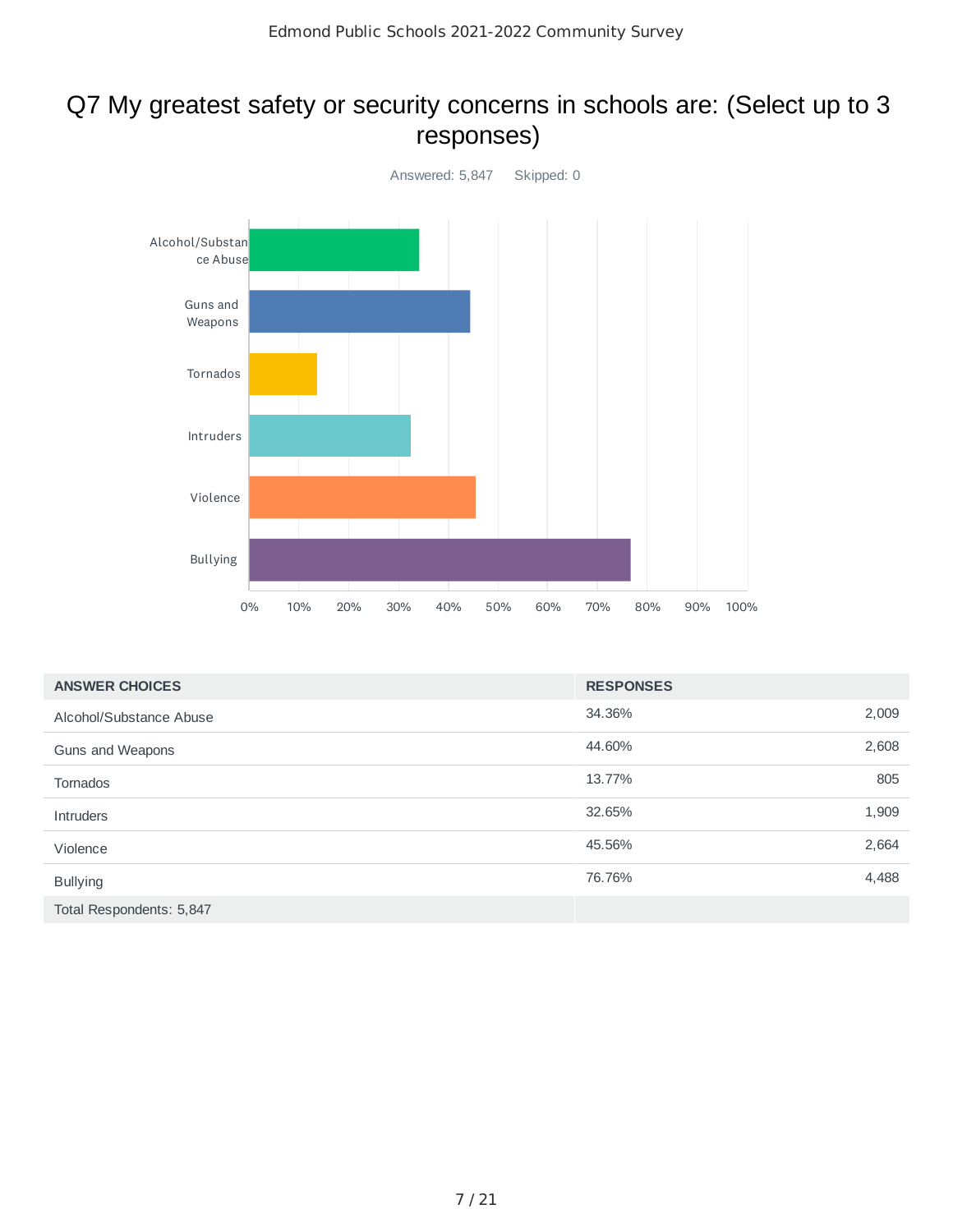

| <b>ANSWER CHOICES</b>                                            | <b>RESPONSES</b> |       |
|------------------------------------------------------------------|------------------|-------|
| <b>Teaching Staff</b>                                            | 42.83%           | 2,504 |
| Community Support                                                | 14.43%           | 844   |
| Quality Curriculum Programs                                      | 7.13%            | 417   |
| Quality Athletic Programs                                        | 2.45%            | 143   |
| Quality Fine Arts Programs (band, orchestra, drama, vocal, etc.) | 4.72%            | 276   |
| <b>Expectation of Excellence and Quality</b>                     | 17.74%           | 1,037 |
| <b>Facilities</b>                                                | 10.71%           | 626   |
| <b>TOTAL</b>                                                     |                  | 5,847 |

### Q8 What is the district's single greatest strength?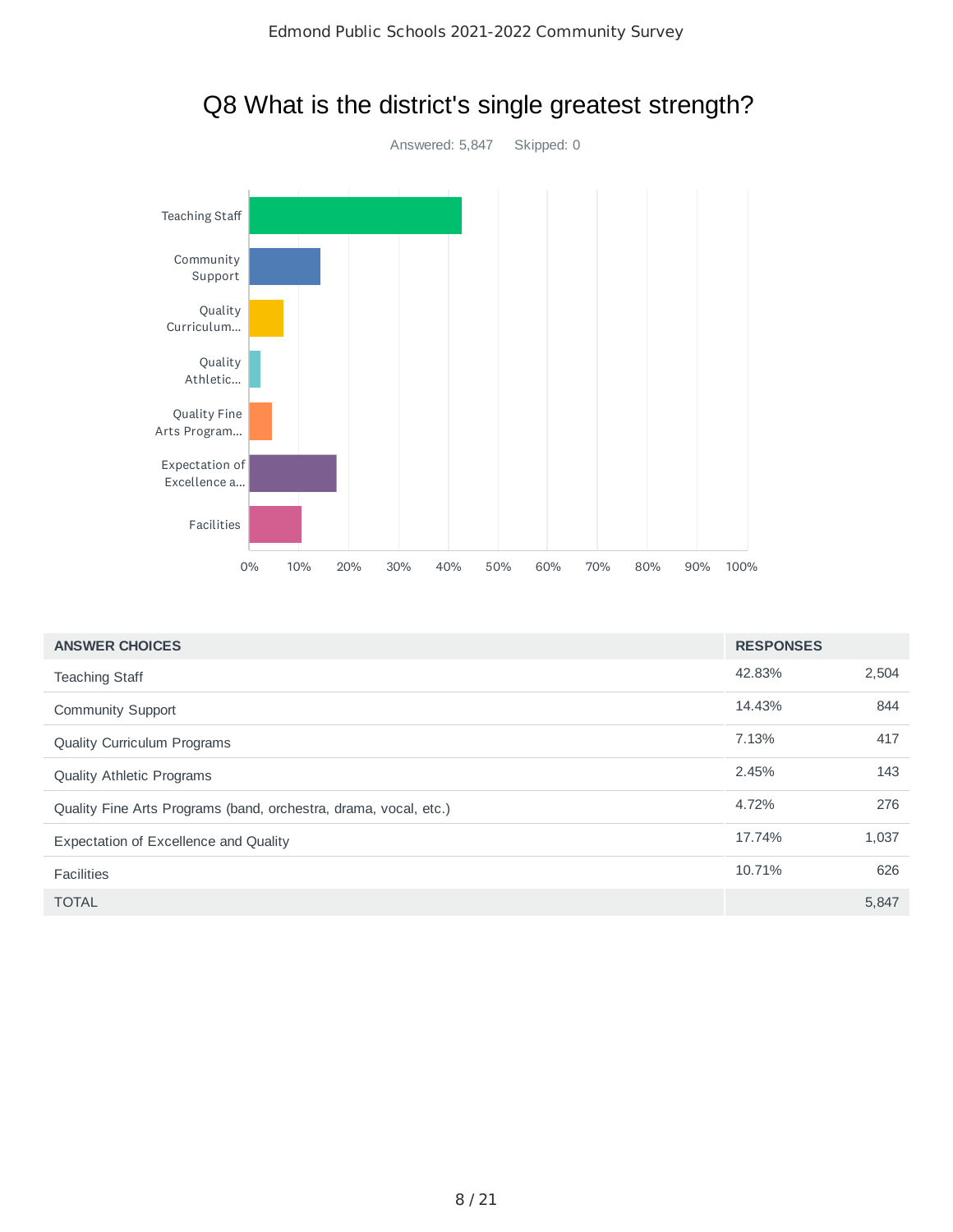### Q9 What indicates to you that a school is successful? (Select up to 3 responses)

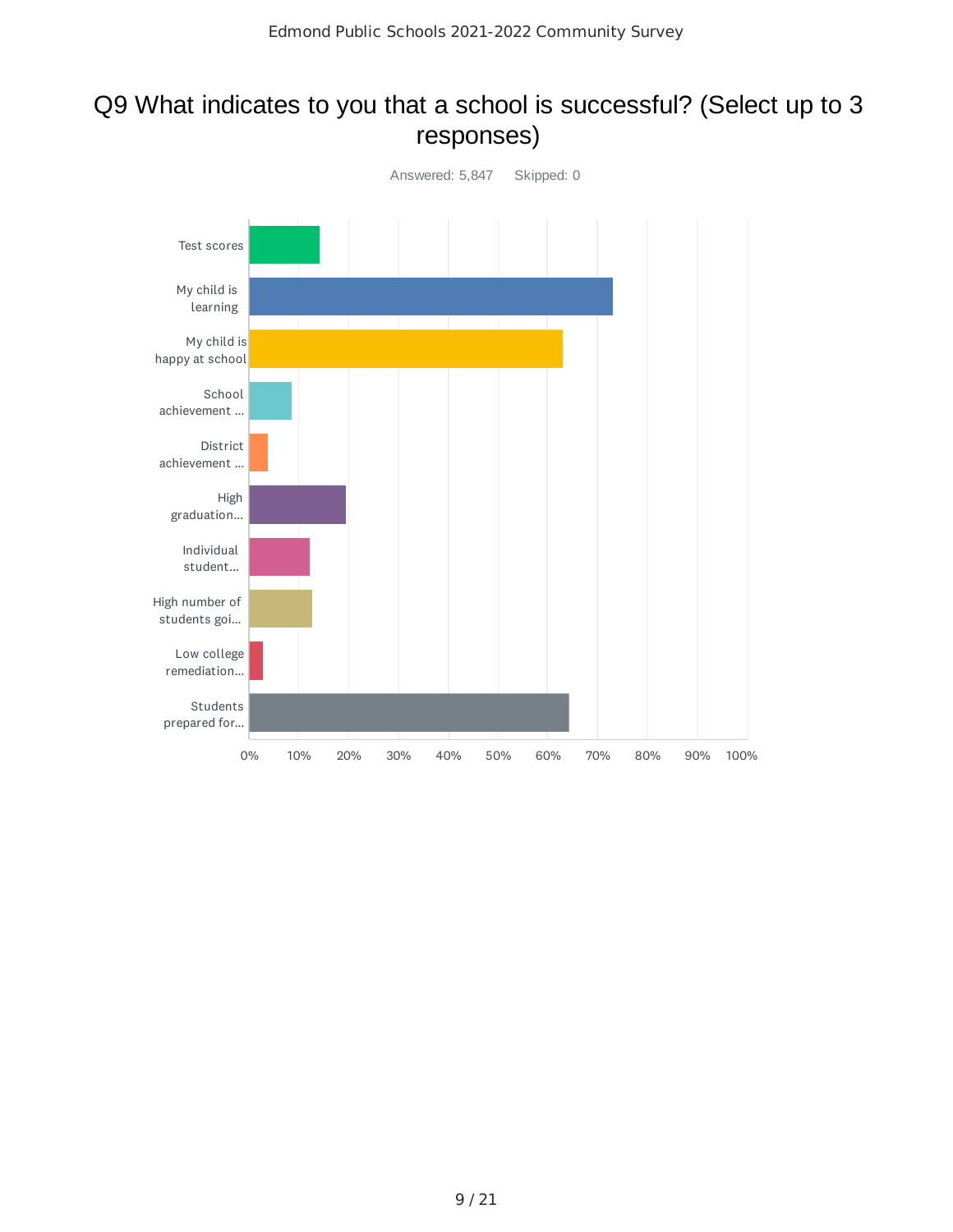#### Edmond Public Schools 2021-2022 Community Survey

| <b>ANSWER CHOICES</b>                              | <b>RESPONSES</b> |       |
|----------------------------------------------------|------------------|-------|
| <b>Test scores</b>                                 | 14.25%           | 833   |
| My child is learning                               | 73.15%           | 4,277 |
| My child is happy at school                        | 63.11%           | 3,690 |
| School achievement and awards                      | 8.65%            | 506   |
| District achievement and awards                    | 3.92%            | 229   |
| High graduation rates                              | 19.70%           | 1,152 |
| Individual student achievement and awards          | 12.26%           | 717   |
| High number of students going to college           | 12.84%           | 751   |
| Low college remediation rates                      | 2.92%            | 171   |
| Students prepared for college and or the workforce | 64.32%           | 3,761 |
| Total Respondents: 5,847                           |                  |       |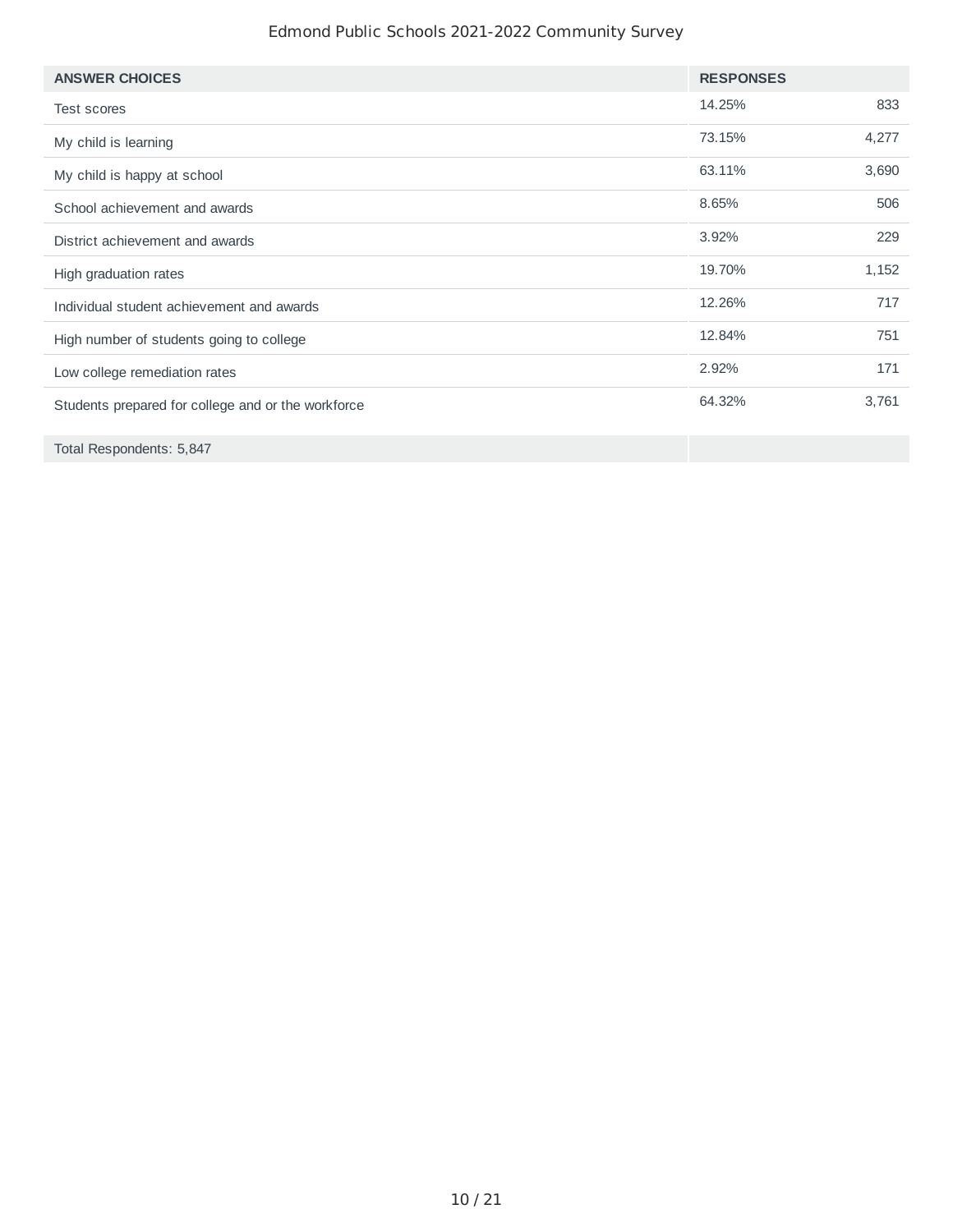### Q10 How should the district prioritize time and resources? (Select up to 5 responses)

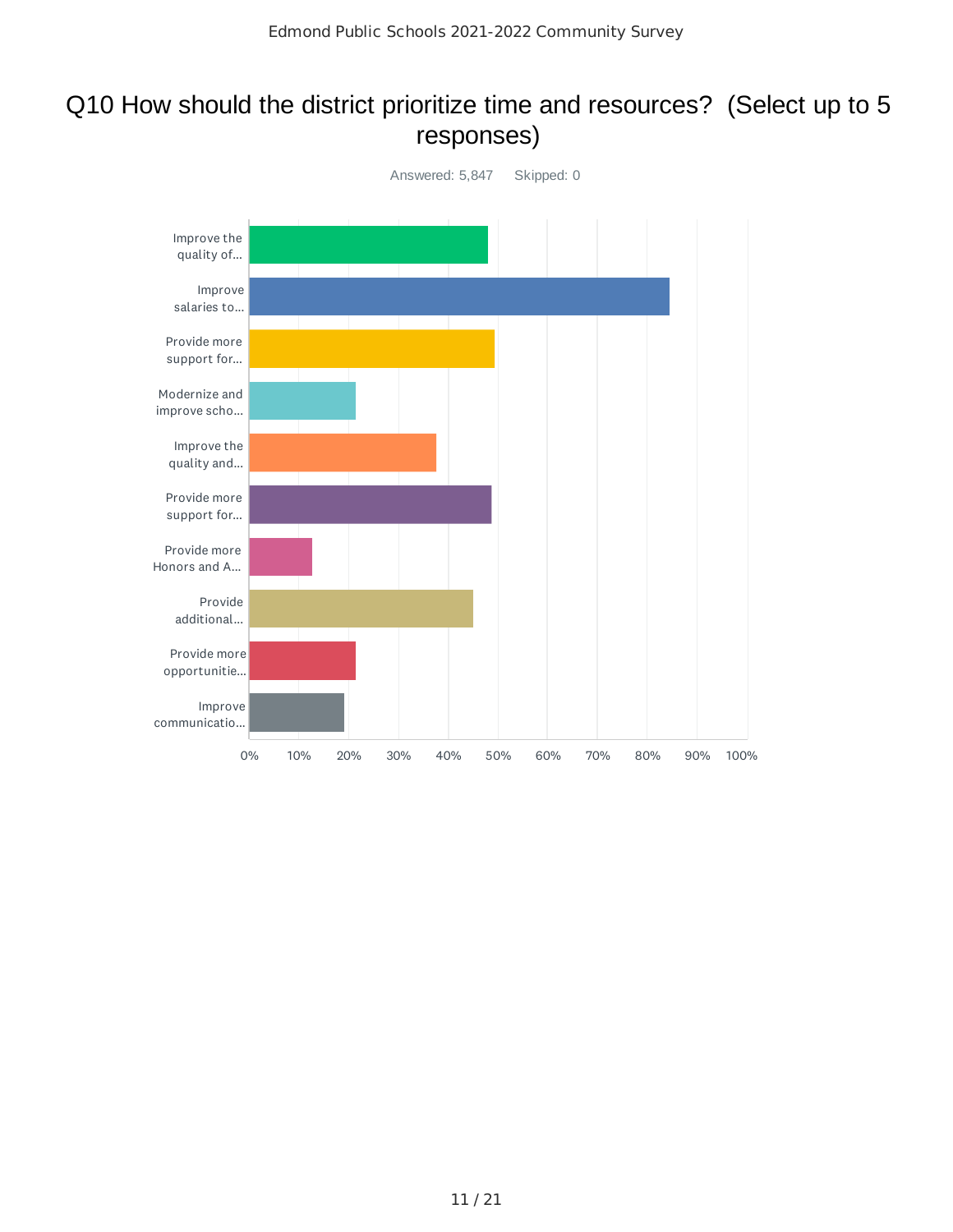#### Edmond Public Schools 2021-2022 Community Survey

| <b>RESPONSES</b> |
|------------------|
|                  |
| 2,815<br>48.14%  |
| 84.61%<br>4,947  |
| 2,893<br>49.48%  |
| 1.265<br>21.64%  |
| 2,202<br>37.66%  |
| 48.88%<br>2,858  |
| 12.90%<br>754    |
| 45.27%<br>2,647  |
| 1,256<br>21.48%  |
| 19.10%<br>1,117  |
|                  |

Total Respondents: 5,847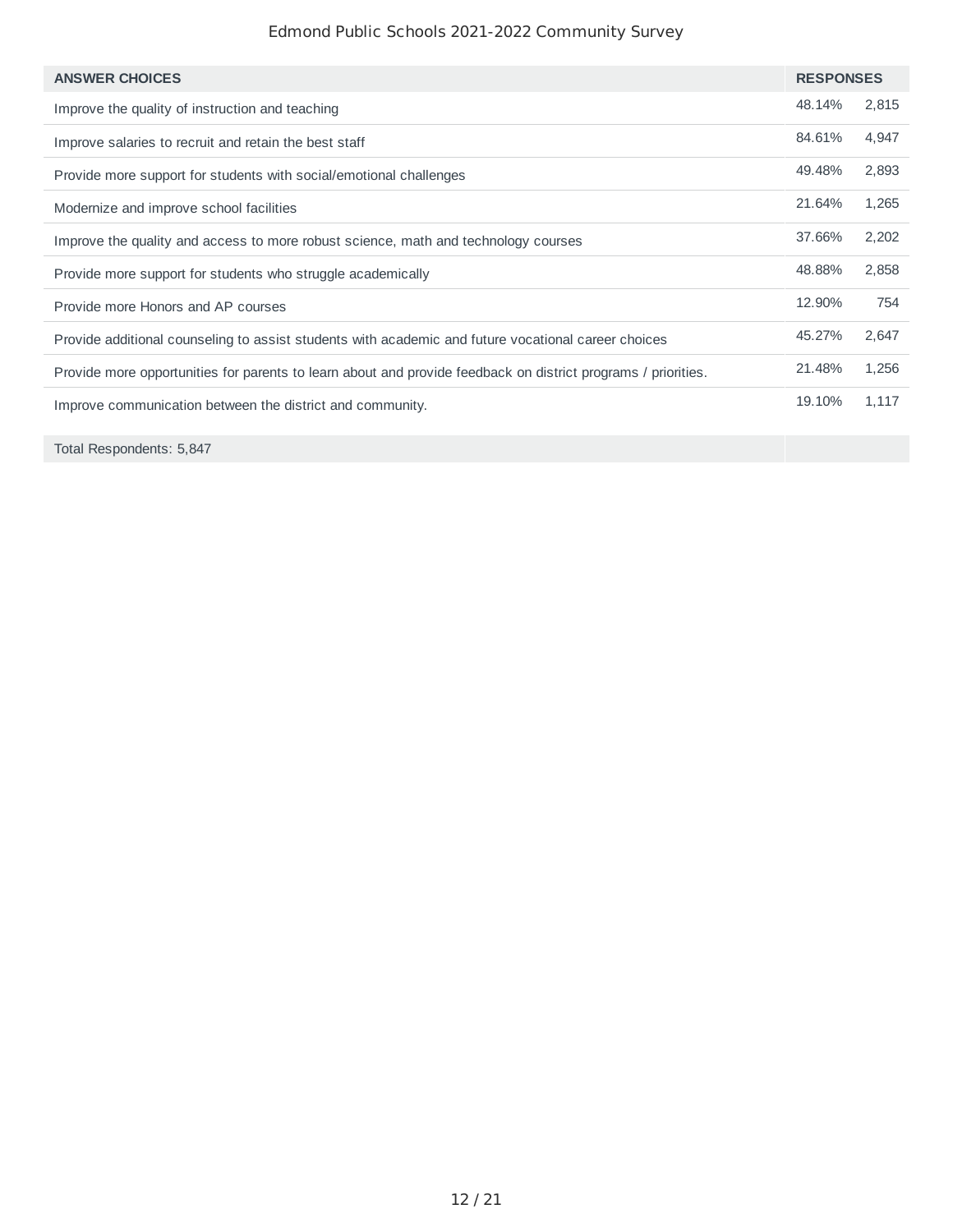### Q11 What are the most important skills Edmond students should learn before graduating? (Select up to 3 responses)



| <b>ANSWER CHOICES</b>                       | <b>RESPONSES</b> |       |
|---------------------------------------------|------------------|-------|
| Citizenship and civic responsibility        | 27.43%           | 1,604 |
| <b>Communication skills</b>                 | 55.17%           | 3,226 |
| Academic skills                             | 35.42%           | 2,071 |
| Acquiring and using a second language       | 3.08%            | 180   |
| Creativity                                  | 5.51%            | 322   |
| <b>Teamwork</b>                             | 17.70%           | 1,035 |
| Inter-personal skills, emotional well-being | 43.17%           | 2,524 |
| Critical thinking skills                    | 63.52%           | 3,714 |
| <b>Financial literacy</b>                   | 44.09%           | 2,578 |
| Total Respondents: 5,847                    |                  |       |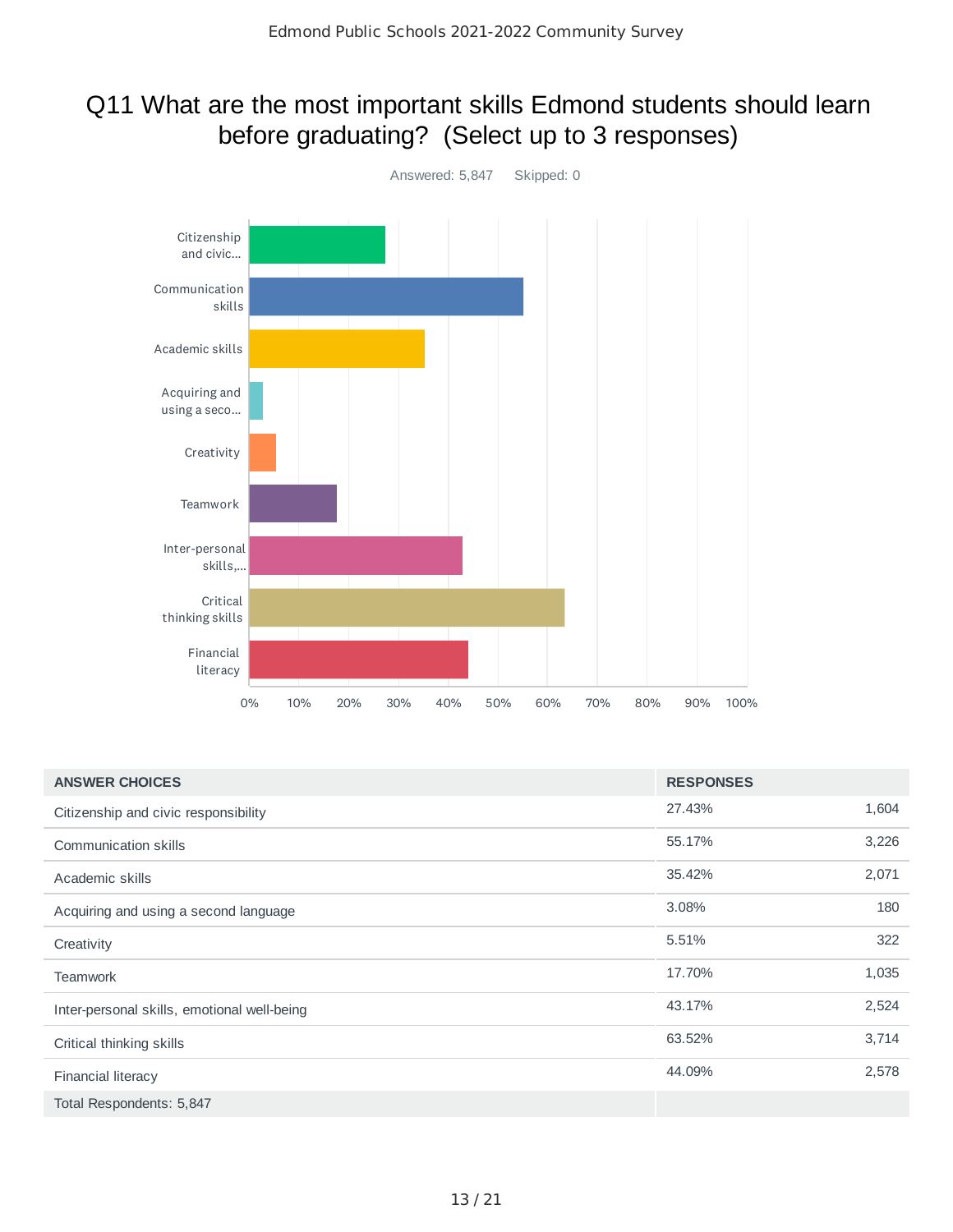### Q12 What do you value most in a public school? (Select up to 3 responses)



| <b>ANSWER CHOICES</b>                                                             | <b>RESPONSES</b> |       |
|-----------------------------------------------------------------------------------|------------------|-------|
| Safe, pleasant and secure learning environment                                    | 63.98%           | 3,741 |
| Welcoming place for students, parents and community                               | 25.62%           | 1,498 |
| Quality of instruction                                                            | 54.35%           | 3,178 |
| Rigorous and challenging academic courses                                         | 14.78%           | 864   |
| Quality of facilities                                                             | 6.19%            | 362   |
| Quality fine arts, athletic, clubs, organizations and extra-curricular activities | 15.17%           | 887   |
| Meeting students' individual academic, social and emotional needs                 | 45.20%           | 2,643 |
| Diversity of students and staff                                                   | 19.29%           | 1,128 |
| Developing a well-rounded student                                                 | 46.19%           | 2,701 |
| Total Respondents: 5,847                                                          |                  |       |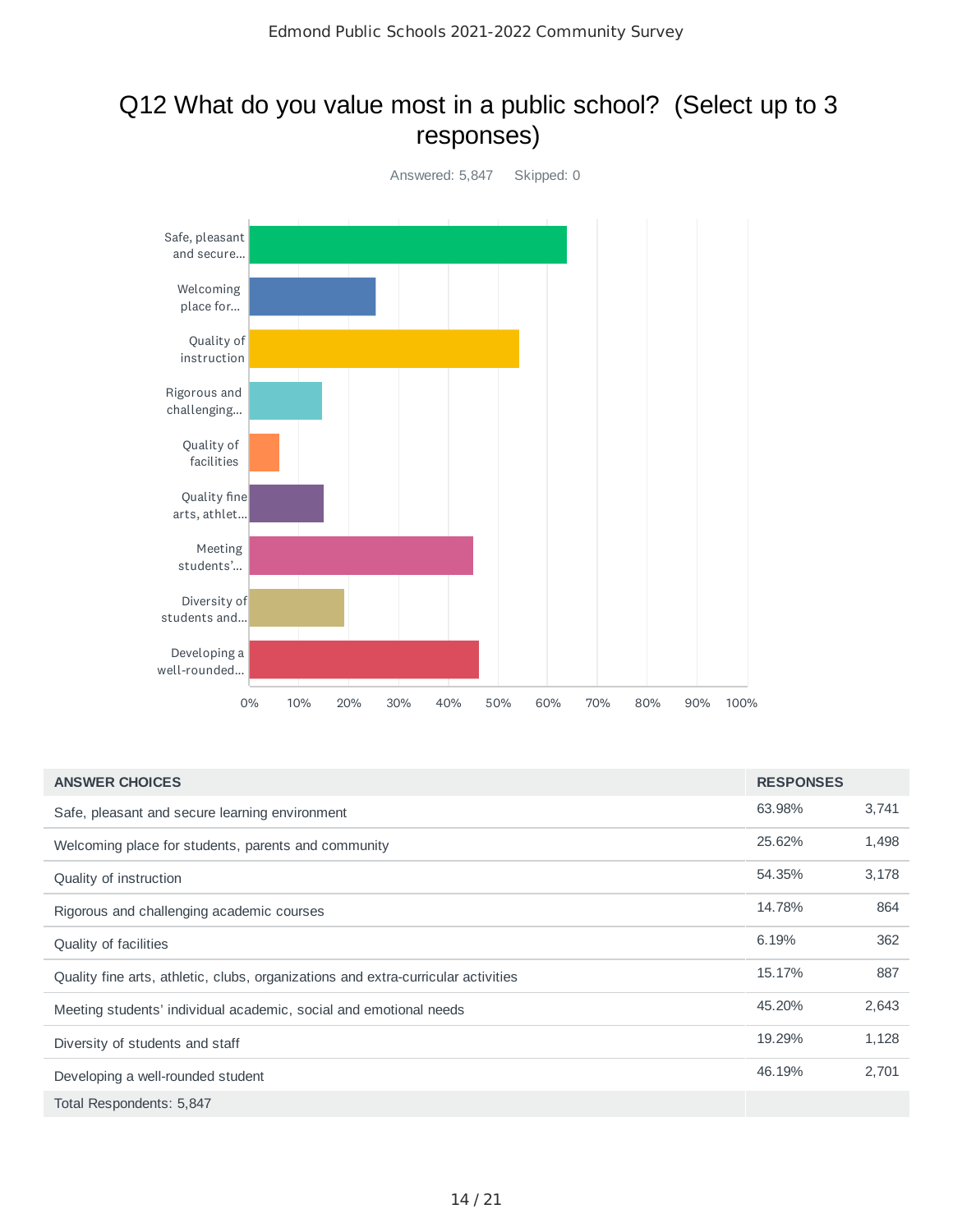### Q13 What improvement priorities would you recommend for Edmond Public Schools? (Select up to 5 responses)

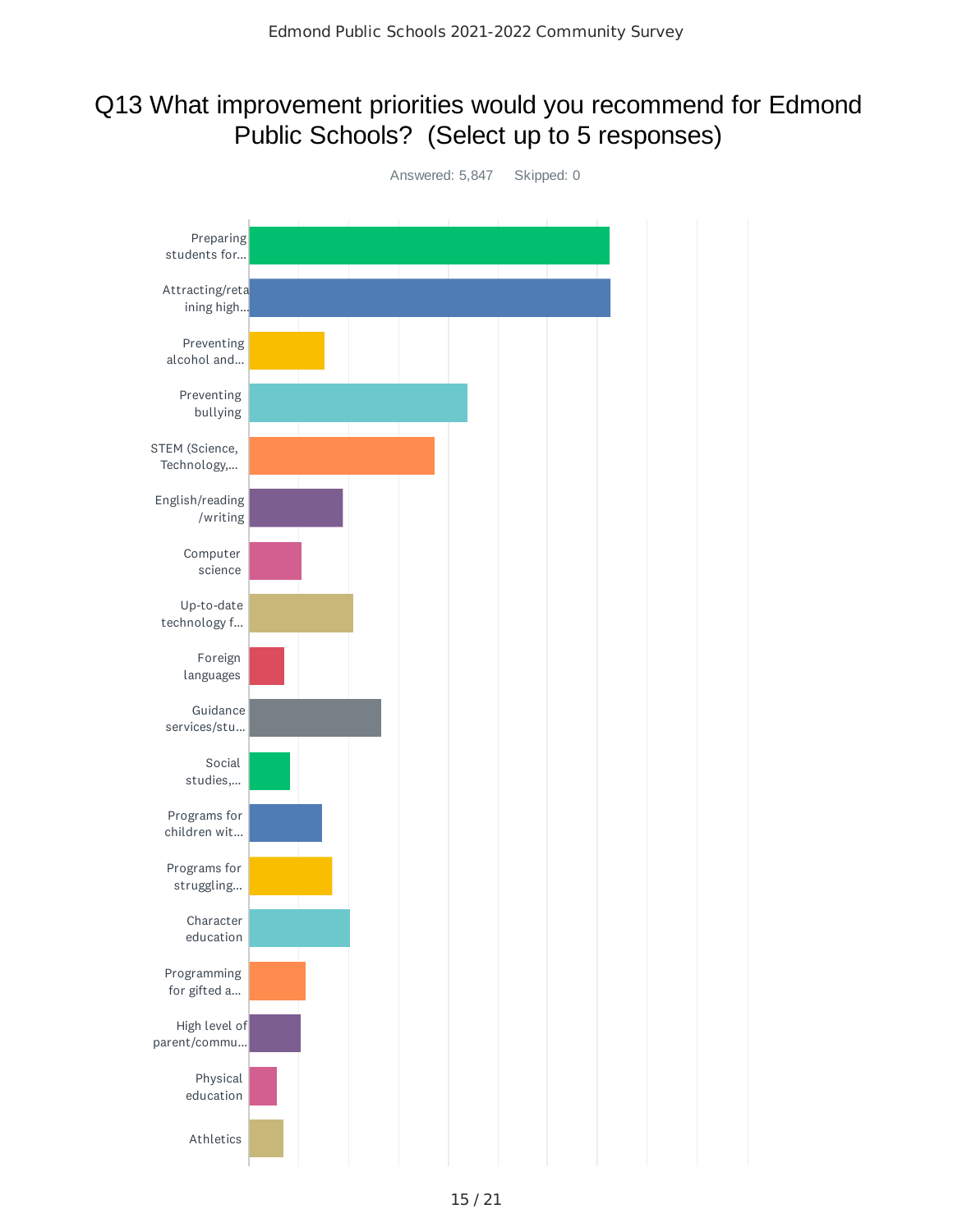#### Edmond Public Schools 2021-2022 Community Survey



| <b>ANSWER CHOICES</b>                                                | <b>RESPONSES</b> |       |
|----------------------------------------------------------------------|------------------|-------|
| Preparing students for life beyond high school (life skills)         | 72.58%           | 4,244 |
| Attracting/retaining high quality staff                              | 72.79%           | 4,256 |
| Preventing alcohol and substance abuse                               | 15.39%           | 900   |
| Preventing bullying                                                  | 43.90%           | 2,567 |
| STEM (Science, Technology, Engineering, Math) emphasis               | 37.32%           | 2,182 |
| English/reading/writing                                              | 19.02%           | 1,112 |
| Computer science                                                     | 10.62%           | 621   |
| Up-to-date technology for student learning                           | 21.19%           | 1,239 |
| Foreign languages                                                    | 7.17%            | 419   |
| Guidance services/student support services                           | 26.65%           | 1,558 |
| Social studies, history, civics, social sciences                     | 8.38%            | 490   |
| Programs for children with special needs                             | 14.79%           | 865   |
| Programs for struggling readers                                      | 16.95%           | 991   |
| Character education                                                  | 20.39%           | 1,192 |
| Programming for gifted and talented students                         | 11.54%           | 675   |
| High level of parent/community volunteer activity                    | 10.40%           | 608   |
| Physical education                                                   | 5.81%            | 340   |
| <b>Athletics</b>                                                     | 7.08%            | 414   |
| Clubs and activities                                                 | 6.52%            | 381   |
| Fine arts programs (music, visual arts, theatre, band and orchestra) | 18.56%           | 1,085 |
| Total Respondents: 5,847                                             |                  |       |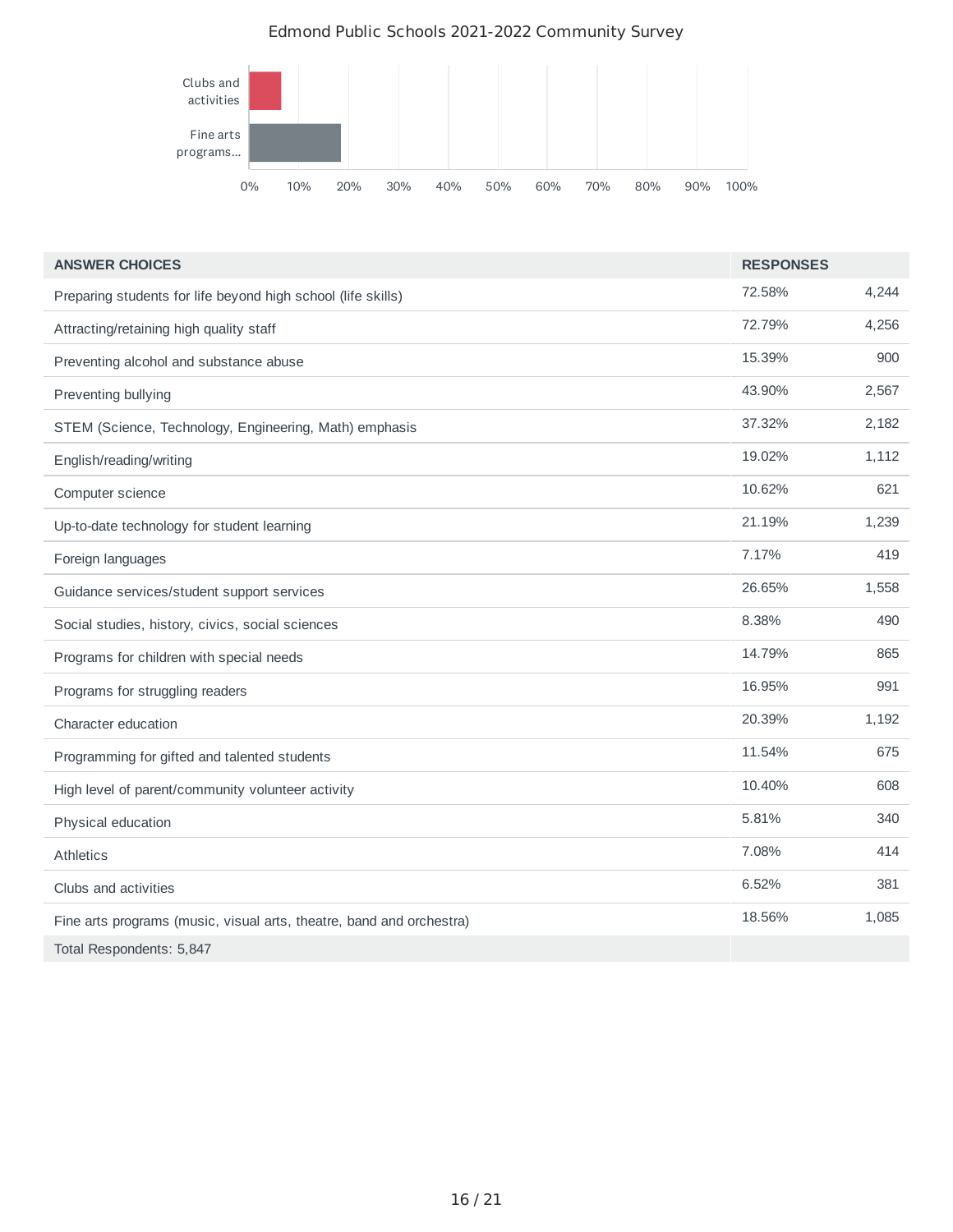# Q14 Overall, how satisfied are you with the Edmond Public Schools?



| <b>ANSWER CHOICES</b> | <b>RESPONSES</b> |       |
|-----------------------|------------------|-------|
| Very Satisfied        | 27.76%           | 1,623 |
| Satisfied             | 53.60%           | 3,134 |
| Unsure                | 11.15%           | 652   |
| <b>Dissatisfied</b>   | 5.87%            | 343   |
| Very Dissatisfied     | 1.62%            | 95    |
| <b>TOTAL</b>          |                  | 5,847 |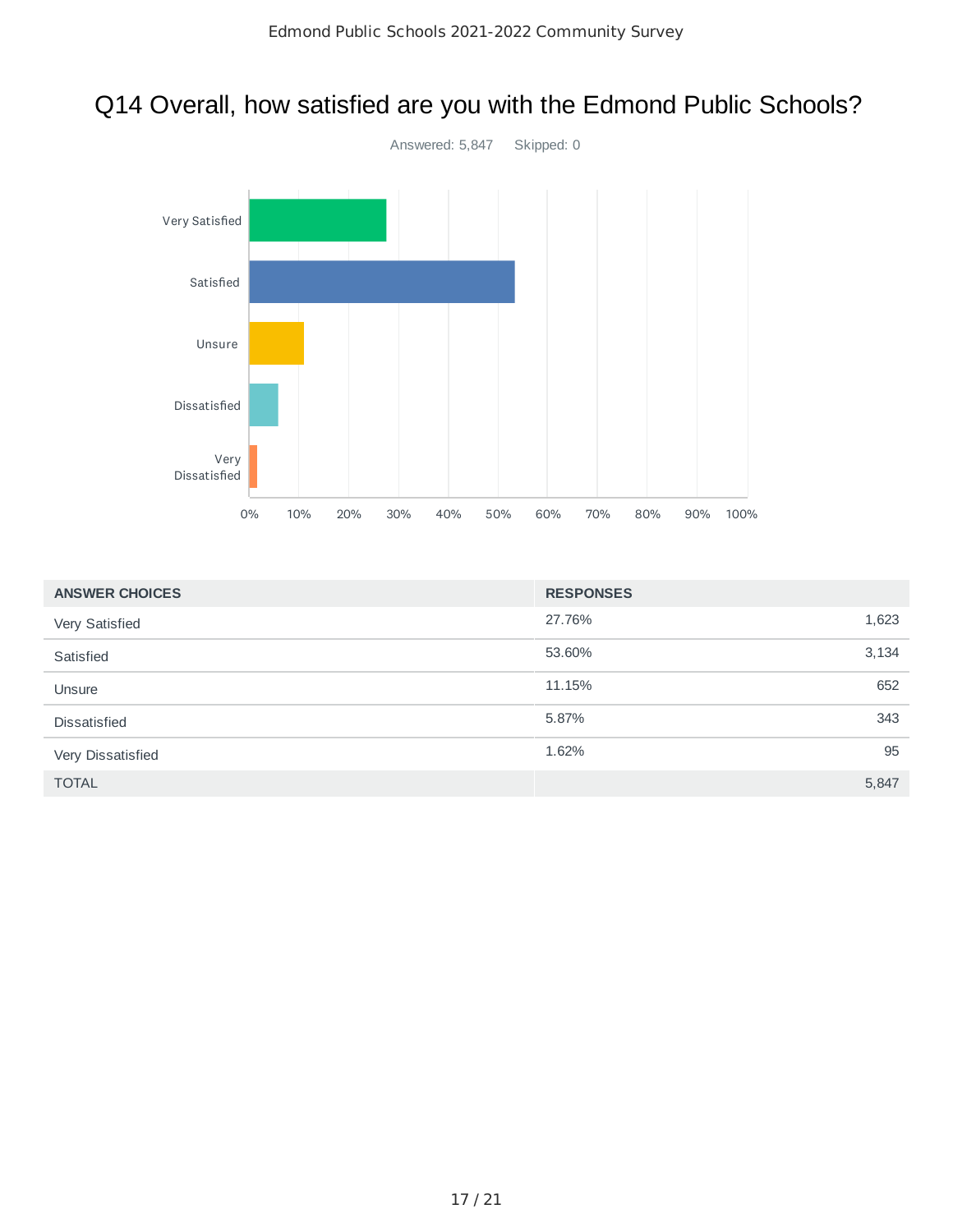

# Q15 I am proud of my child's school?

| <b>ANSWER CHOICES</b> | <b>RESPONSES</b> |       |
|-----------------------|------------------|-------|
| Very Satisfied        | 35.51%           | 2,076 |
| Satisfied             | 46.67%           | 2,729 |
| Unsure                | 12.66%           | 740   |
| <b>Dissatisfied</b>   | 3.73%            | 218   |
| Very Dissatisfied     | 1.44%            | 84    |
| <b>TOTAL</b>          |                  | 5,847 |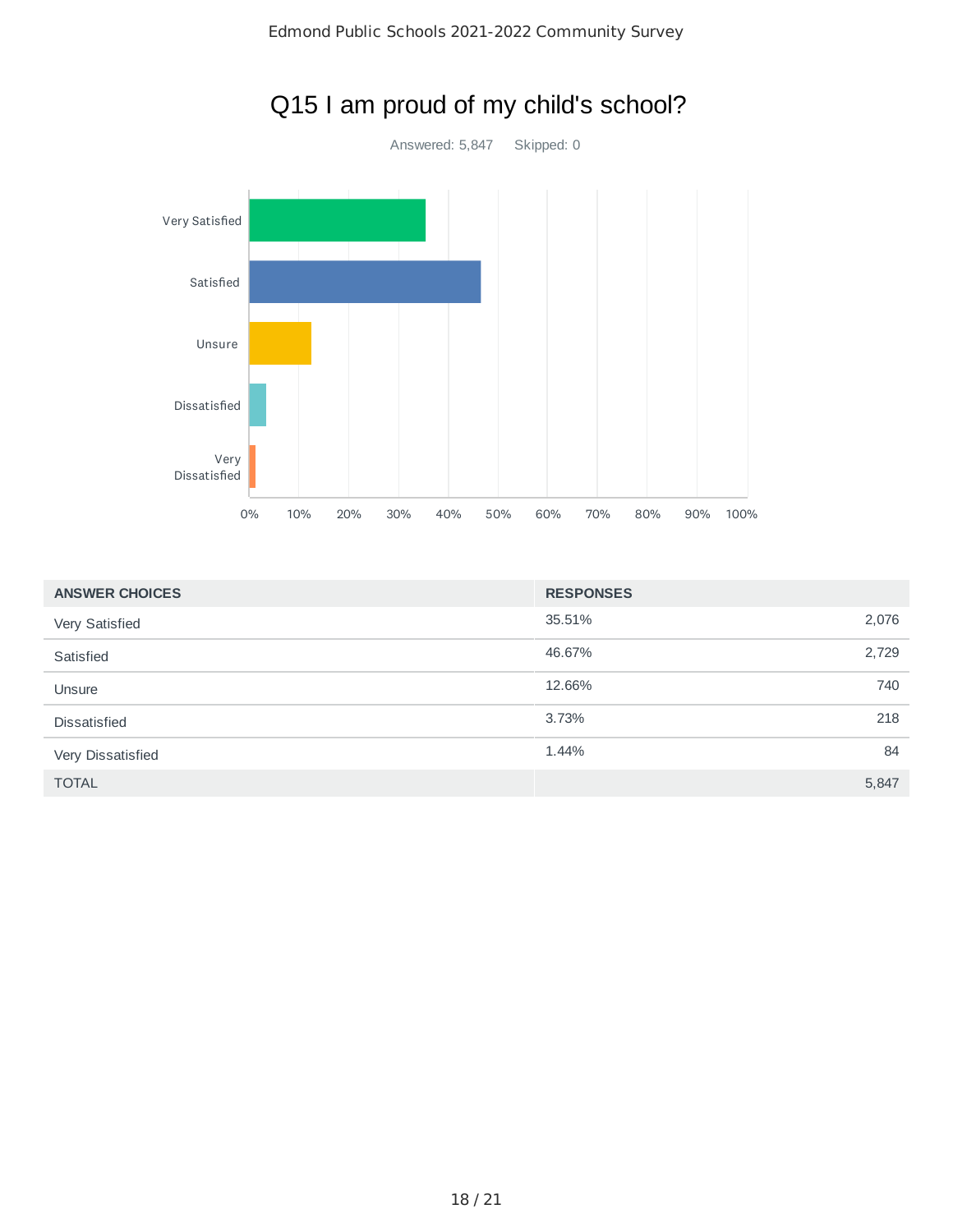

# Q16 I feel connected to my child's schools.

| <b>ANSWER CHOICES</b> | <b>RESPONSES</b> |       |
|-----------------------|------------------|-------|
| Very Satisfied        | 23.29%           | 1,362 |
| Satisfied             | 46.95%           | 2,745 |
| Unsure                | 19.70%           | 1,152 |
| <b>Dissatisfied</b>   | 7.42%            | 434   |
| Very Dissatisfied     | 2.63%            | 154   |
| <b>TOTAL</b>          |                  | 5,847 |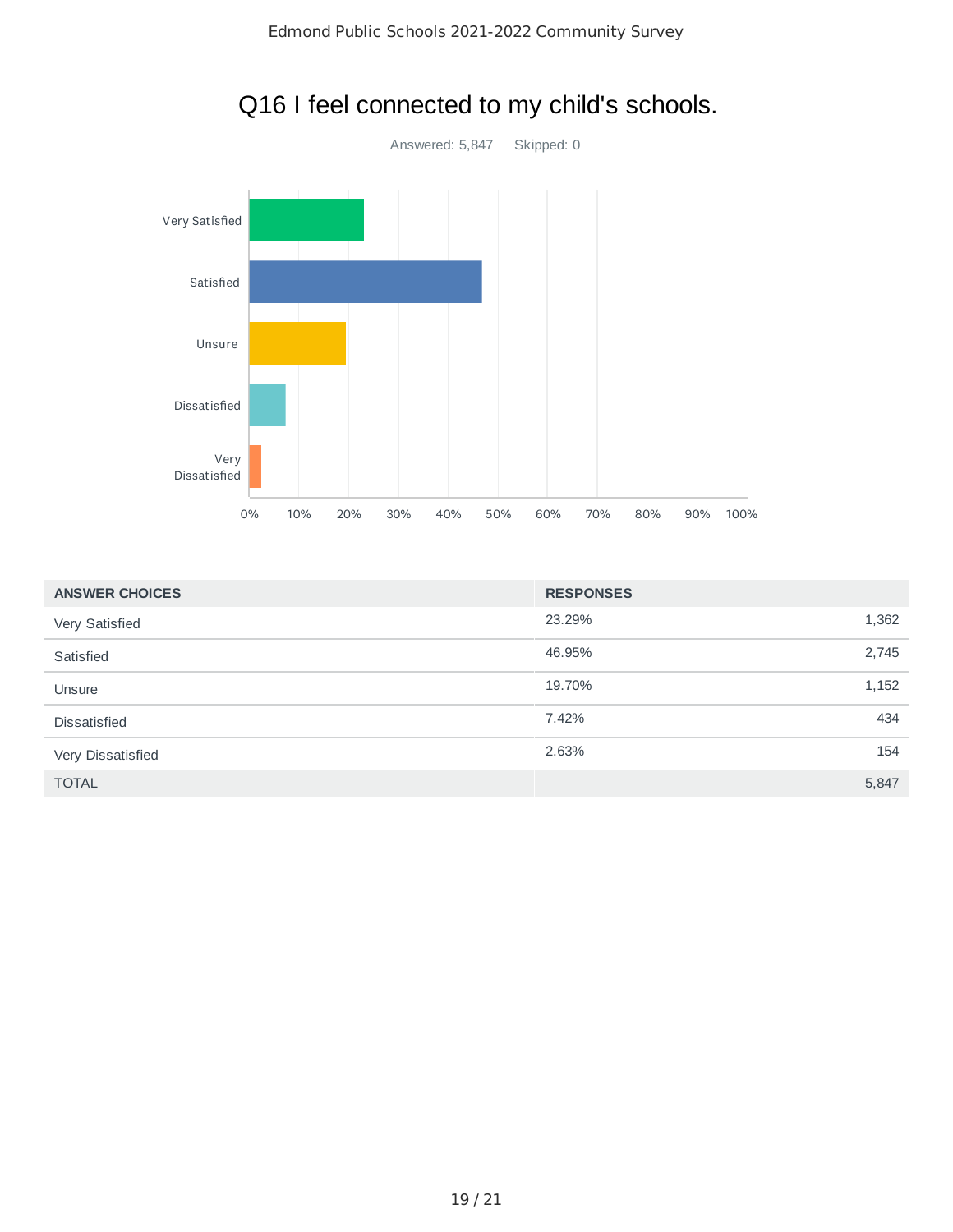### Q17 Which words would you want to describe Edmond Schools? Please select your top three.